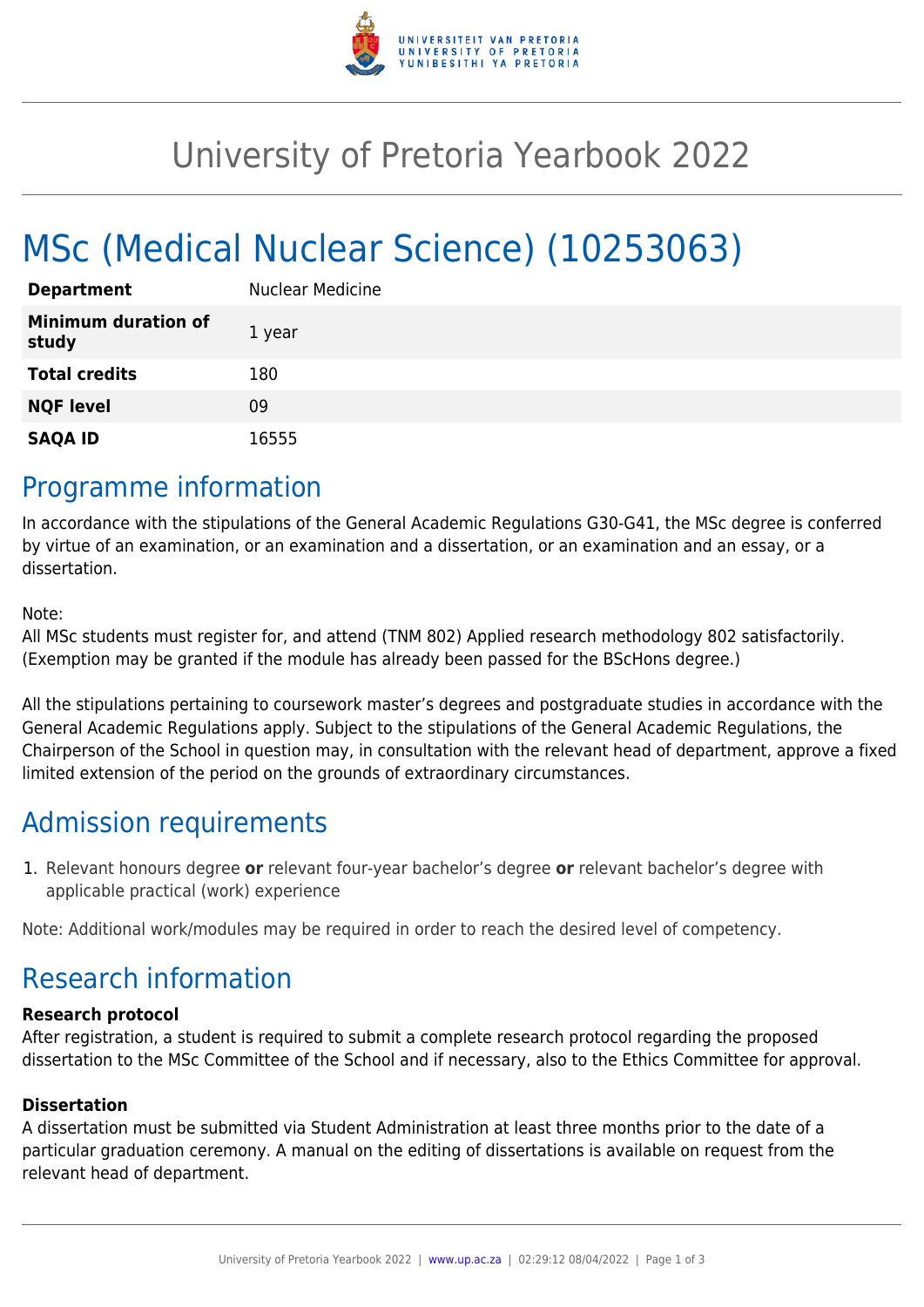

### Pass with distinction

The degree is conferred with distinction on a student who has obtained an average of at least 75% in the examination, or in the examination and the dissertation, or in the examination and the essay, or in the dissertation.